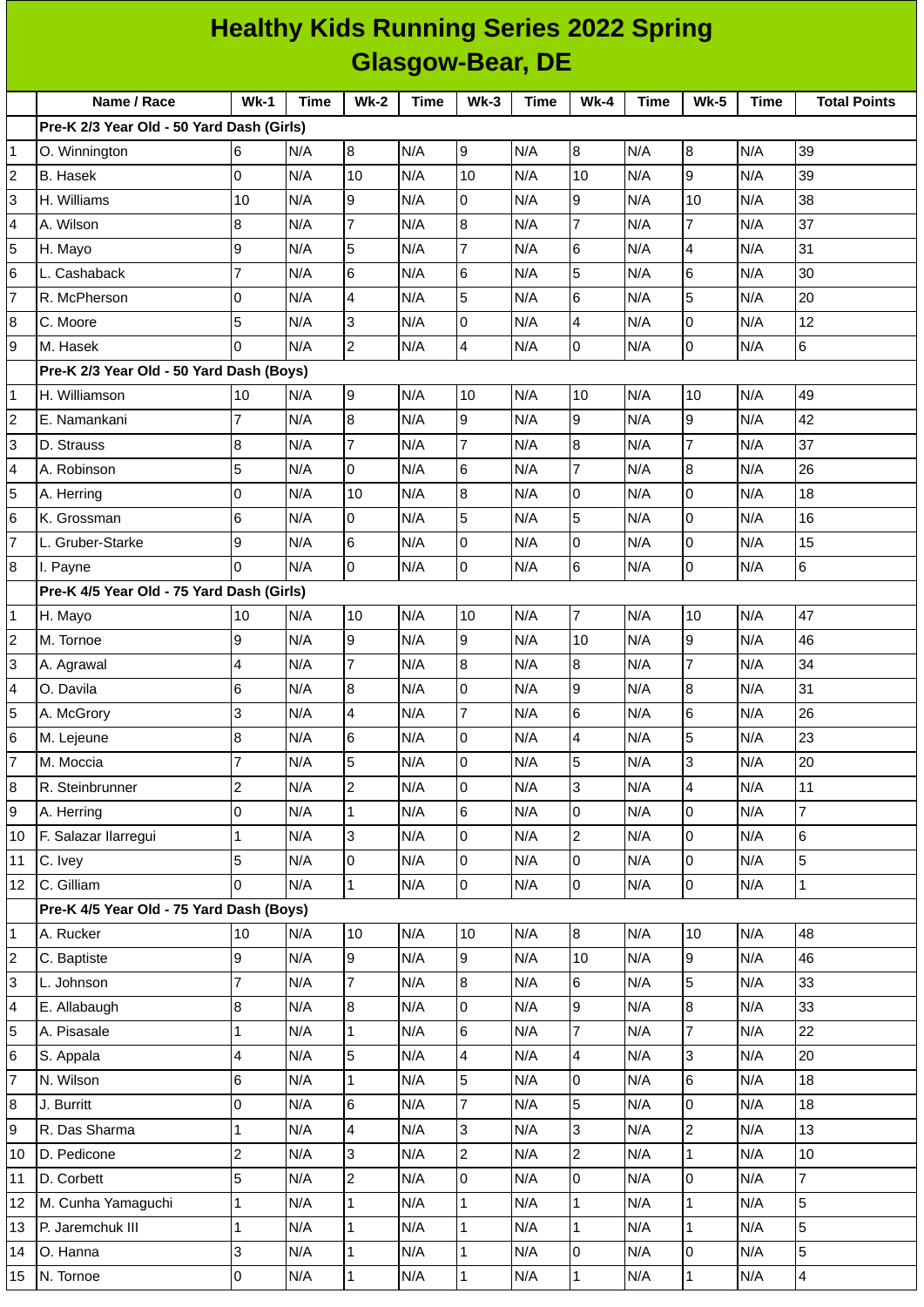## **Healthy Kids Running Series 2022 Spring Glasgow-Bear, DE**

| 16                      | J. Lasako                                   | 0              | N/A   | 0              | N/A   | 0              | N/A   | 0              | N/A   | 4              | N/A   | 4              |
|-------------------------|---------------------------------------------|----------------|-------|----------------|-------|----------------|-------|----------------|-------|----------------|-------|----------------|
| 17                      | T. Feely                                    | 1              | N/A   | $\mathsf 0$    | N/A   | $\mathsf 0$    | N/A   | $\mathbf{1}$   | N/A   | $\mathbf 1$    | N/A   | 3              |
|                         | Kindergarten & 1st Grade - 1/4 Mile (Girls) |                |       |                |       |                |       |                |       |                |       |                |
| 1                       | L. Strauss                                  | 10             | 01:43 | 9              | 01:45 | 10             | 01:43 | 10             | 01:35 | 10             | 01:36 | 49             |
| 2                       | A. Starks                                   | 9              | 01:54 | 8              | 01:50 | 9              | 01:57 | 8              | 01:44 | 9              | 01:40 | 43             |
| 3                       | Z. Gorby                                    | 8              | 01:55 | $\overline{7}$ | 01:51 | $\overline{7}$ | 01:58 | 6              | 01:49 | $\overline{7}$ | 01:45 | 35             |
| 4                       | A. Rhoades                                  | 0              | N/A   | 6              | 01:52 | 9              | 01:57 | $\overline{7}$ | 01:46 | 8              | 01:41 | 30             |
| 5                       | A. Lassiter                                 | 0              | N/A   | 10             | 01:43 | $\mathsf{O}$   | N/A   | 9              | 01:39 | 6              | 01:46 | 25             |
| 6                       | E. Townsend                                 | 6              | 02:03 | 5              | 02:00 | 5              | 02:12 | 3              | 02:00 | 3              | 02:02 | 22             |
| 7                       | E. Wisor                                    | 5              | 02:20 | $\overline{c}$ | 02:12 | 6              | 02:10 | 4              | 01:56 | 4              | 01:56 | 21             |
| 8                       | I. Verma                                    | 3              | 02:28 | 4              | 02:03 | 4              | 02:14 | 5              | 01:51 | 5              | 01:55 | 21             |
| 9                       | A. Molins                                   | 4              | 02:27 | 3              | 02:11 | 3              | 02:20 | $\overline{c}$ | 02:04 | $\overline{c}$ | 02:08 | 14             |
| 10                      | I. Filippone                                | $\overline{7}$ | 01:58 | 0              | N/A   | $\mathsf 0$    | N/A   | 0              | N/A   | 0              | N/A   | $\overline{7}$ |
| 11                      | M. Domanski                                 | 1              | 02:45 | $\mathbf 1$    | 02:19 | $\overline{c}$ | 02:26 | $\mathbf 1$    | 02:18 | $\mathbf{1}$   | 02:22 | $\,6$          |
| 12                      | G. Darling                                  | 1              | 03:51 | $\mathbf{1}$   | 02:23 | $\mathbf{1}$   | 03:02 | $\mathbf{1}$   | 02:11 | $\mathbf{1}$   | 02:19 | 5              |
| 13                      | M. Morales                                  | $\overline{c}$ | 02:36 | $\mathbf 1$    | 02:30 | $\mathbf 1$    | 02:41 | $\mathbf{1}$   | 02:31 | 0              | N/A   | 5              |
| 14                      | N. Feely                                    | 0              | N/A   | $\mathbf 1$    | 02:22 | $\mathbf{1}$   | 02:27 | $\mathbf{1}$   | 02:18 | $\mathbf 1$    | 02:26 | 4              |
| 15                      | S. Feely                                    | 1              | 03:04 | $\mathbf 1$    | 02:36 | 0              | N/A   | $\mathbf{1}$   | 02:51 | $\mathbf 1$    | 02:57 | 4              |
| 16                      | H. Gruber-Starke                            | 1              | 02:37 | $\mathbf{1}$   | 02:13 | $\mathsf{O}$   | N/A   | 0              | N/A   | 0              | N/A   | $\overline{c}$ |
|                         | Kindergarten & 1st Grade - 1/4 Mile (Boys)  |                |       |                |       |                |       |                |       |                |       |                |
| 1                       | C. Johnson                                  | 9              | 01:47 | 10             | 01:49 | 9              | 01:50 | 10             | 01:38 | 10             | 01:39 | 48             |
| 2                       | K. Cashaback                                | 10             | 01:45 | 10             | 01:49 | 10             | 01:48 | $\overline{9}$ | 01:40 | 9              | 01:44 | 48             |
| 3                       | T. Mitchell                                 | 0              | N/A   | $\overline{7}$ | 01:56 | 5              | 02:18 | 8              | 01:51 | 6              | 02:03 | 26             |
| 4                       | <b>B.</b> Anderson                          | 8              | 01:58 | 5              | 01:59 | 0              | N/A   | 6              | 01:59 | 6              | 02:03 | 25             |
| 5                       | N. Robertson                                | 7              | 01:59 | 8              | 01:54 | $\mathbf 0$    | N/A   | $\mathbf{1}$   | N/A   | 8              | 01:45 | 24             |
| $6\phantom{.}6$         | R. Singh                                    | 5              | 02:04 | 0              | N/A   | $\,6$          | 02:14 | $\overline{7}$ | 01:58 | 3              | 02:08 | 21             |
| $\overline{7}$          | S. Lloyd                                    | 1              | 02:18 | 6              | 01:58 | $\mathsf{O}$   | N/A   | 0              | N/A   | $\overline{7}$ | 01:52 | 14             |
| 8                       | J. Hasek                                    | 0              | N/A   | 3              | 02:10 | $\bf{8}$       | 02:00 | $\mathbf{1}$   | 02:26 | $\mathbf{1}$   | 02:12 | 13             |
| 9                       | <b>B.</b> Bryant                            | 0              | N/A   | $\mathbf{1}$   | 02:20 | $\overline{7}$ | 02:12 | 4              | 02:03 | 1              | 02:21 | 13             |
| 10                      | J. Lejeune                                  | 4              | 02:08 | $\overline{c}$ | 02:12 | $\mathsf{O}$   | N/A   | $\mathbf 1$    | 02:07 | 4              | 02:04 | 11             |
| 11                      | C. Ivey                                     | 6              | 02:00 | 0              | N/A   | 0              | N/A   | $\overline{5}$ | 02:01 | 0              | N/A   | 11             |
| 12                      | R. Das Sharma                               | 1              | 02:16 | $\mathbf{1}$   | 02:17 | $\overline{4}$ | 02:19 | $\overline{2}$ | 02:05 | $\overline{c}$ | 02:11 | $10\,$         |
| 13                      | A. Pasmore                                  | $\overline{c}$ | 02:12 | 4              | 02:07 | 0              | N/A   | 0              | N/A   | 0              | N/A   | 6              |
| 14                      | M. Myatt                                    | 3              | 02:09 | 0              | N/A   | 0              | N/A   | $\overline{3}$ | 02:04 | 0              | N/A   | 6              |
| 15                      | L. Tornoe                                   | 0              | N/A   | $\mathbf{1}$   | 02:29 | $\overline{c}$ | 02:35 | $\mathbf{1}$   | 02:12 | $\mathbf{1}$   | 02:29 | 5              |
| 16                      | J. Hanna                                    | 1              | 02:20 | $\mathbf{1}$   | 02:27 | 3              | 02:26 | 0              | N/A   | 0              | N/A   | 5              |
| 17                      | W. Sheetz                                   | 0              | N/A   | $\mathbf{1}$   | 02:32 | $\mathbf{1}$   | 02:45 | 1              | 02:40 | 1              | 02:49 | 4              |
| 18                      | M. Vari                                     | $\mathbf{1}$   | 02:15 | $\mathbf{1}$   | 02:17 | $\overline{0}$ | N/A   | $\overline{0}$ | N/A   | 0              | N/A   | $\overline{c}$ |
|                         | 2nd & 3rd Grade - 1/2 Mile (Girls)          |                |       |                |       |                |       |                |       |                |       |                |
| $\mathbf{1}$            | J. Thomas                                   | 10             | 03:37 | 10             | 03:33 | 10             | 03:49 | 10             | 04:00 | 10             | 03:40 | 50             |
| $\overline{\mathbf{c}}$ | E. Rogalski                                 | 9              | 03:48 | 9              | 03:52 | 9              | 04:05 | $\overline{0}$ | N/A   | 9              | 04:08 | 36             |
| 3                       | L. McEnany                                  | 8              | 04:29 | $\overline{7}$ | 04:15 | $\overline{0}$ | N/A   | $\overline{0}$ | N/A   | 0              | N/A   | 15             |
| 4                       | T. Tornoe                                   | 0              | N/A   | 8              | 03:57 | $\overline{0}$ | N/A   | 0              | N/A   | 0              | N/A   | $\bf{8}$       |
|                         | 2nd & 3rd Grade - 1/2 Mile (Boys)           |                |       |                |       |                |       |                |       |                |       |                |
| $\mathbf{1}$            | G. Hughes                                   | 10             | 02:58 | 10             | 03:11 | 10             | 03:23 | $10\,$         | 03:23 | 10             | 03:22 | 50             |
| 2                       | N. Brown                                    | 8              | 03:11 | 9              | 03:32 | 9              | 03:40 | $\overline{9}$ | 03:44 | 8              | 03:33 | 43             |
| 3                       | A. Webb Jr.                                 | 9              | 03:06 | 8              | 03:46 | 8              | 03:48 | $\overline{0}$ | N/A   | 9              | 03:32 | 34             |
| 4                       | C. McMullen                                 | 5              | 03:57 | 5              | 04:25 | 6              | 04:25 | 8              | 04:12 | $\overline{7}$ | 04:20 | 31             |
| 5                       | N. Johnson                                  | 6              | 03:49 | 6              | 03:59 | $\overline{7}$ | 04:13 | $\overline{7}$ | 04:30 | 4              | 04:51 | 30             |
|                         |                                             |                |       |                |       |                |       |                |       |                |       |                |